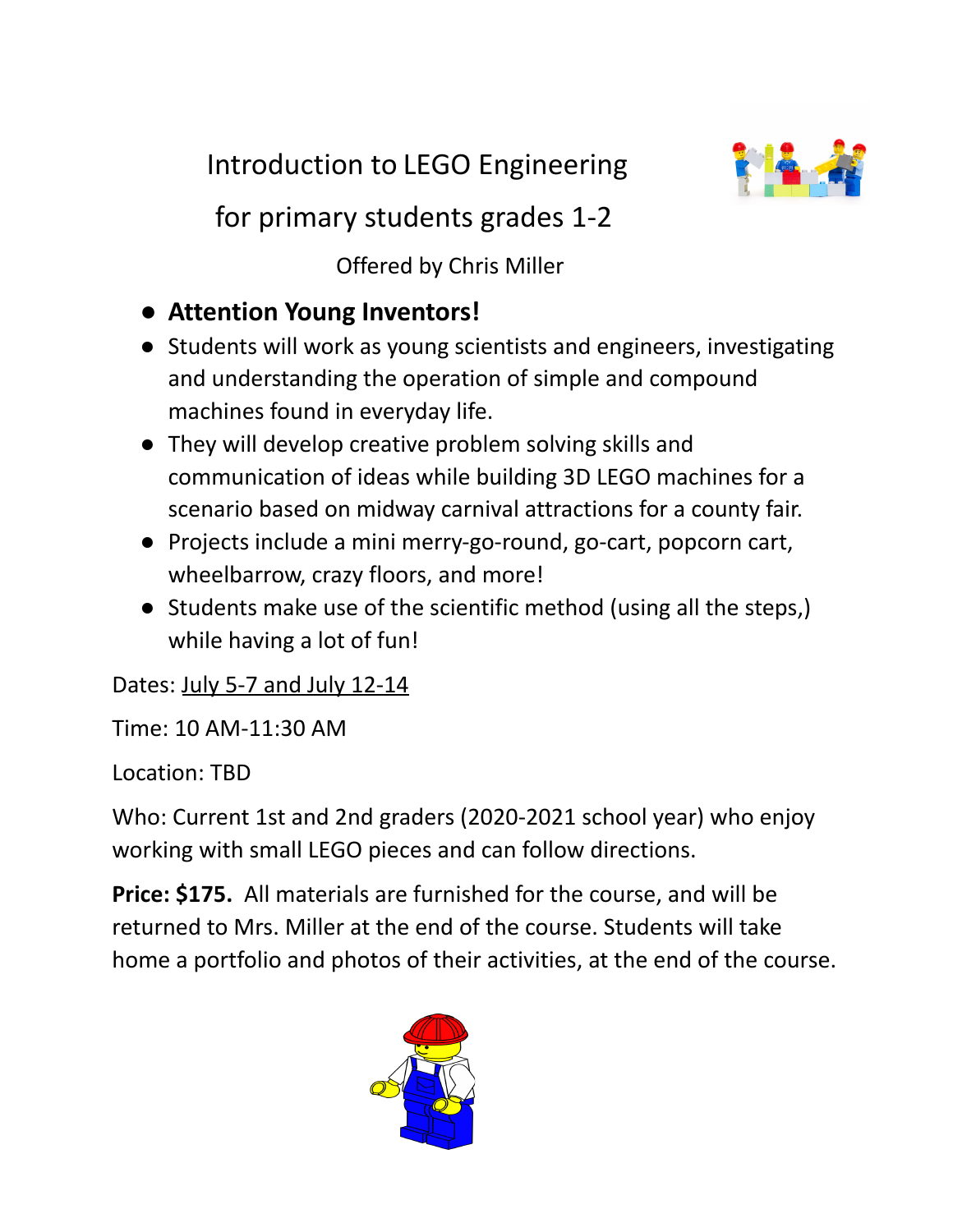Registration Form for Workshop - (**Introduction to LEGO Engineering-Course 101**)

| <b>Current Grade of Student</b><br>Student's teacher Student's reacher |
|------------------------------------------------------------------------|

Please have workshop registration forms, including the Ave Maria Hold Harmless Form and payment, turned in to Mrs. Miller by Monday**, May 3, 2021**

**Make checks payable to Chris Miller**.